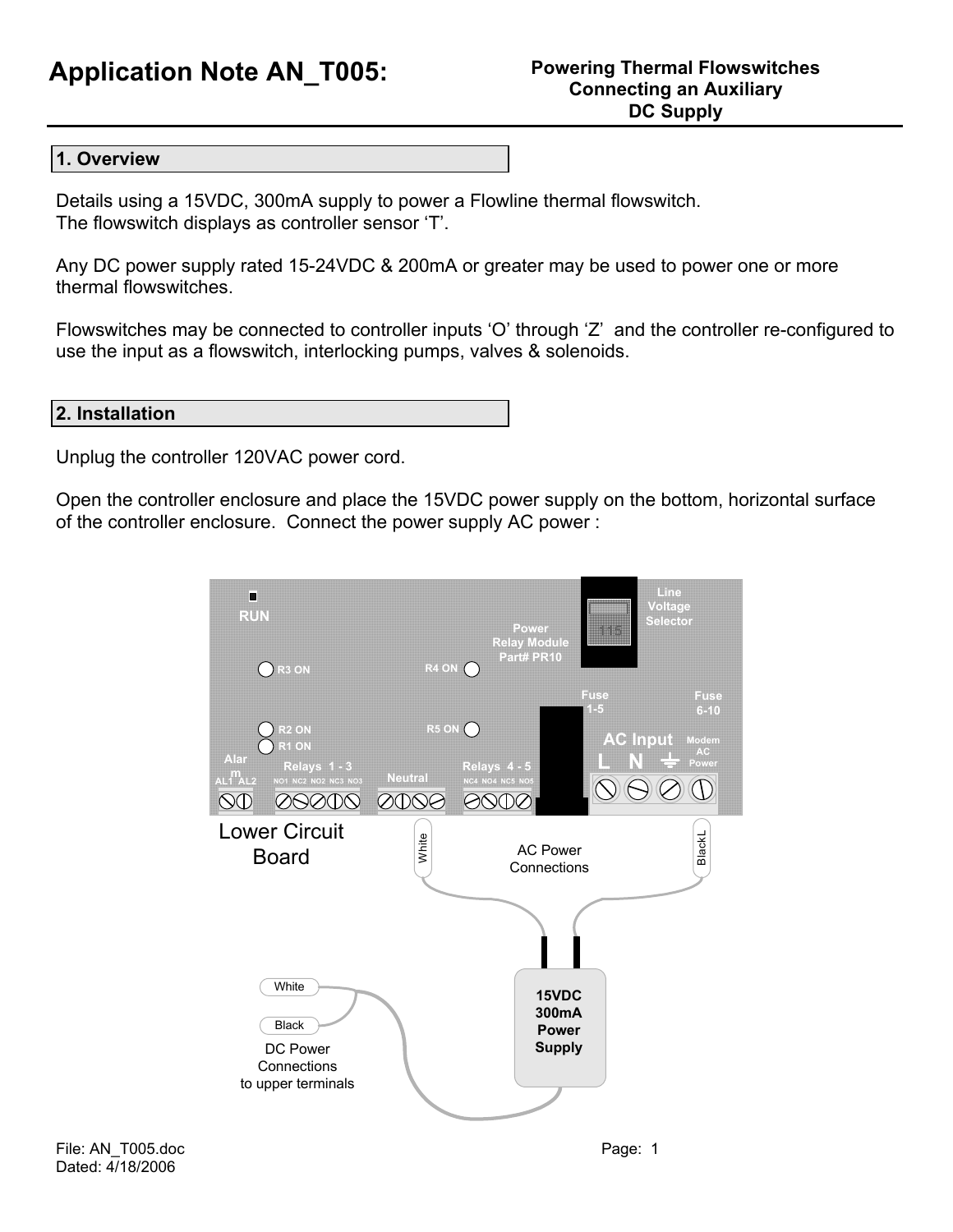Connect the flowswitch and the DC power :